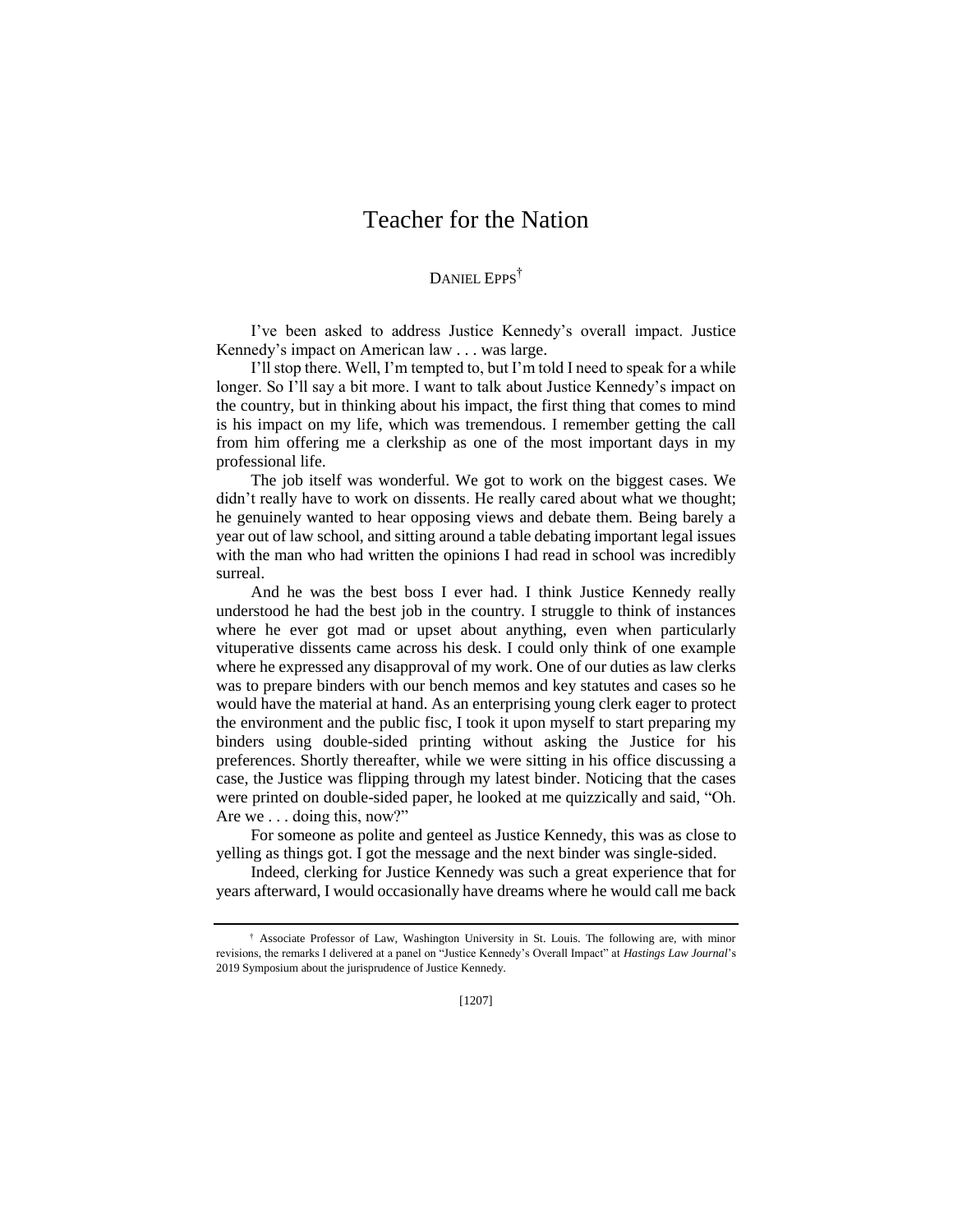to clerk for him again, and I would wake up a little sad that it wasn't possible. Luckily, those dreams largely stopped once I stopped working at a big law firm and entered law teaching.

Probably Justice Kennedy's biggest impact on my life, though, was on my career after leaving. I can't think of the number of opportunities that I've had because I had the luck to be selected as his clerk. It changed the whole course of my career. One thing that I will miss now that he has retired: during those eight years between when I left and his retirement, people would always want to ask me about how he'd vote in the big cases. And when asked I would reflect on all the inside information I'd learned about him from clerking, and I'd lean in say, "You know . . . I have no idea."

And in thinking about the impact Justice Kennedy had on my life, I'm struck by all the essentially random events that played a role in my getting the clerkship. The right people made phone calls at the right time, and I just happened to luck out when many equally or more deserving people didn't get that opportunity.

And that brings me back to thinking about Justice Kennedy's career. As I think a lot of people know, some really random, unpredictable events played a huge role in Justice Kennedy ending up on the Supreme Court. As we've already heard today, he wasn't President Reagan's first nominee. That was Robert Bork, who was rejected by the Senate. He wasn't the second, who was Douglas Ginsburg, who had to withdraw after reports about his marijuana usage came to light. And President Reagan needed to nominate someone who was certain of confirmation, and he went to then-Judge Kennedy, who had had the good luck to have been one of Governor Reagan's lawyers back in Sacramento.

And you can imagine, as I think a lot of Republicans have, alternate universes in which things work out differently. Maybe President Reagan nominates Judge Bork in 1986, when Republicans still held the Senate, and he isn't blocked; maybe then he nominates Antonin Scalia (who was unanimously confirmed in our reality in 1986), for the seat vacated by Justice Powell in 1988.

If that happens, I think that the shape of American constitutional law over the last few decades would look quite different. Justice Kennedy wouldn't have written any of the important opinions he ended up writing; and it is a long list, that no doubt includes some of your favorite and some of your least favorite outcomes, regardless of your ideology.

Not all of those cases would have come out differently if someone else than Justice Kennedy had ended up on the Court in 1988. But a bunch of them might have. *Roe v. Wade*<sup>1</sup> might not have been upheld in *Planned Parenthood of Southeastern Pennsylvania v. Casey*. <sup>2</sup> Sodomy laws might not have been

<sup>1.</sup> 410 U.S. 113 (1973).

<sup>2.</sup> *See* 505 U.S. 833, 846 (1992).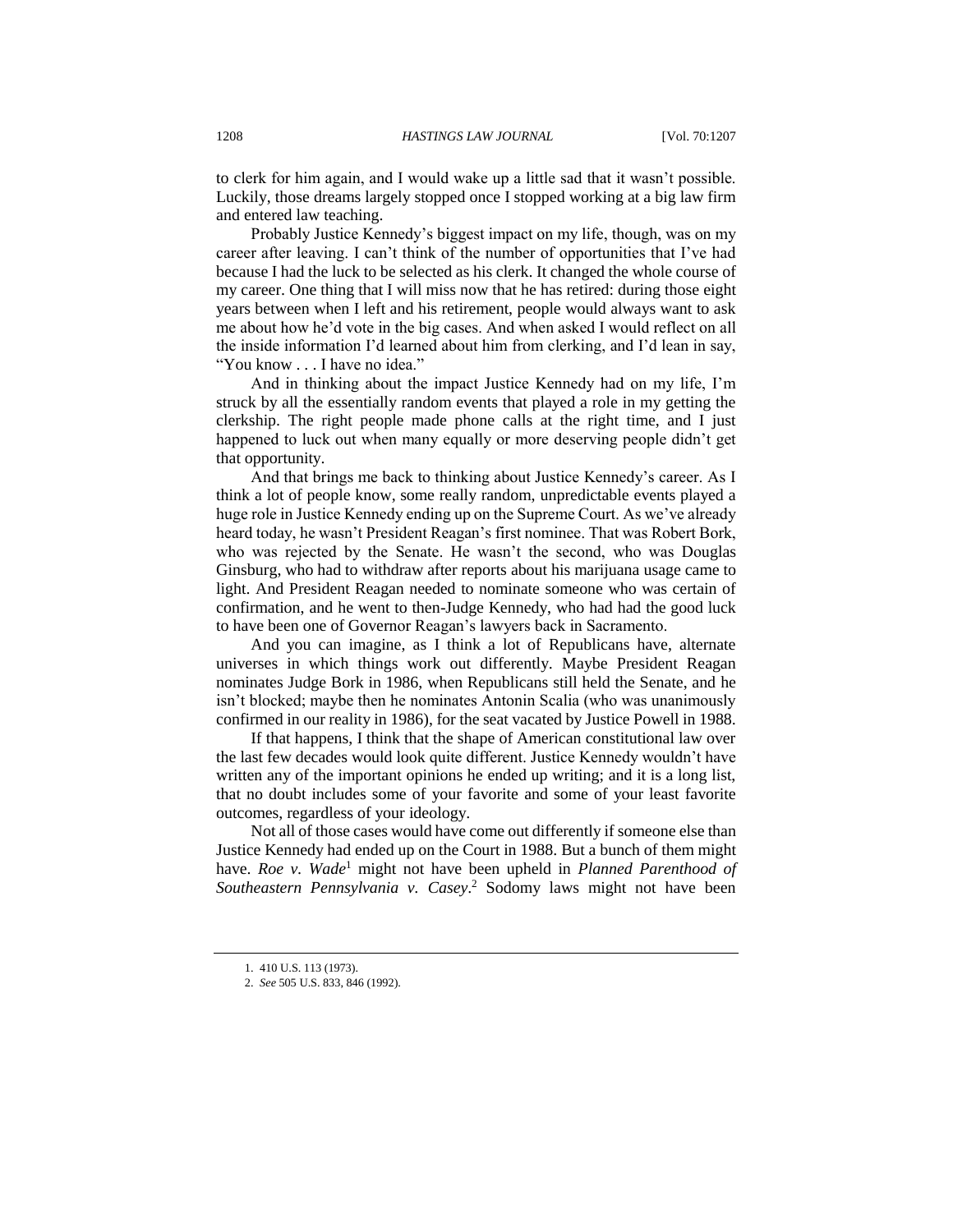declared unconstitutional in *Lawrence v. Texas*. <sup>3</sup> Gay marriage likely wouldn't have been held to be constitutionally required in *Obergefell v. Hodges*. 4

And thinking about some of these cases I think should give you a sense of Justice Kennedy's tremendous impact. Now, there are some obvious rejoinders. People say that the swing Justice doesn't end up having great influence, because the compromises they reach in individual decisions don't end up being durable. People point to Justices Powell and O'Connor as examples. And there is reason to think that the new Court could end up rejecting some of Justice Kennedy's decisions, or at least refusing to extend them further.

But I think this is beside the point. Whatever happens to his decisions, Justice Kennedy had a huge impact; his decisions had a huge impact on American law and American history, regardless of what happens going forward.

And that brings me back to my theme of random events having a big impact. Because of a series of really random events, we end up with Justice Kennedy on the Court, and he gets to advance his own, somewhat idiosyncratic vision of constitutional law.

In terms of that vision, you hear a lot about his views of the importance of liberty and dignity, and I'm not going to say more about that. I want to draw attention to a slightly different theme I see in his opinions. It's the idea of the Court as teacher for the nation. Eugene Rostow in 1952 once described the Justices as "teachers in a vital national seminar."<sup>5</sup> I see this vision echoed in a lot of Justice Kennedy's decisions and in how he talks about the Court.

To give a couple examples, in *Obergefell* he said that the Court needed to act then because, "Were the Court to uphold the challenged laws as constitutional, it would teach the Nation that these laws are in accord with our society's most basic compact."<sup>6</sup> And in the joint dissent in *National Federation of Independent Business v. Sebelius*, 7 in language that I would put money on being written by Justice Kennedy, the dissent says:

It should be the responsibility of the Court to teach otherwise, to remind our people that the Framers considered structural protections of freedom the most important ones, for which reason they alone were embodied in the original Constitution and not left to later amendment. The fragmentation of power produced by the structure of our Government is central to liberty, and when we destroy it, we place liberty at peril. Today's decision should have vindicated, should have taught, this truth; instead, our judgment today has disregarded it.<sup>8</sup>

As someone who has chosen to spend my life teaching, I'm struck by this vision of the Court as teacher. I think it helps explain why Justice Kennedy seemed to see a robust role for the Court in striking down legislation. And I find

<sup>3.</sup> 539 U.S. 558 (2003).

<sup>4.</sup> *See generally* 135 S. Ct. 2584 (2015).

<sup>5.</sup> Eugene V. Rostow, *The Democratic Character of Judicial Review*, 66 HARV. L. REV. 193, 208 (1952).

<sup>6</sup>*. Obergefell*, 135 S. Ct. at 2606.

<sup>7.</sup> 567 U.S. 519 (2012).

<sup>8</sup>*. Id.* at 707 (Scalia, Kennedy, Thomas & Alito, JJ., dissenting).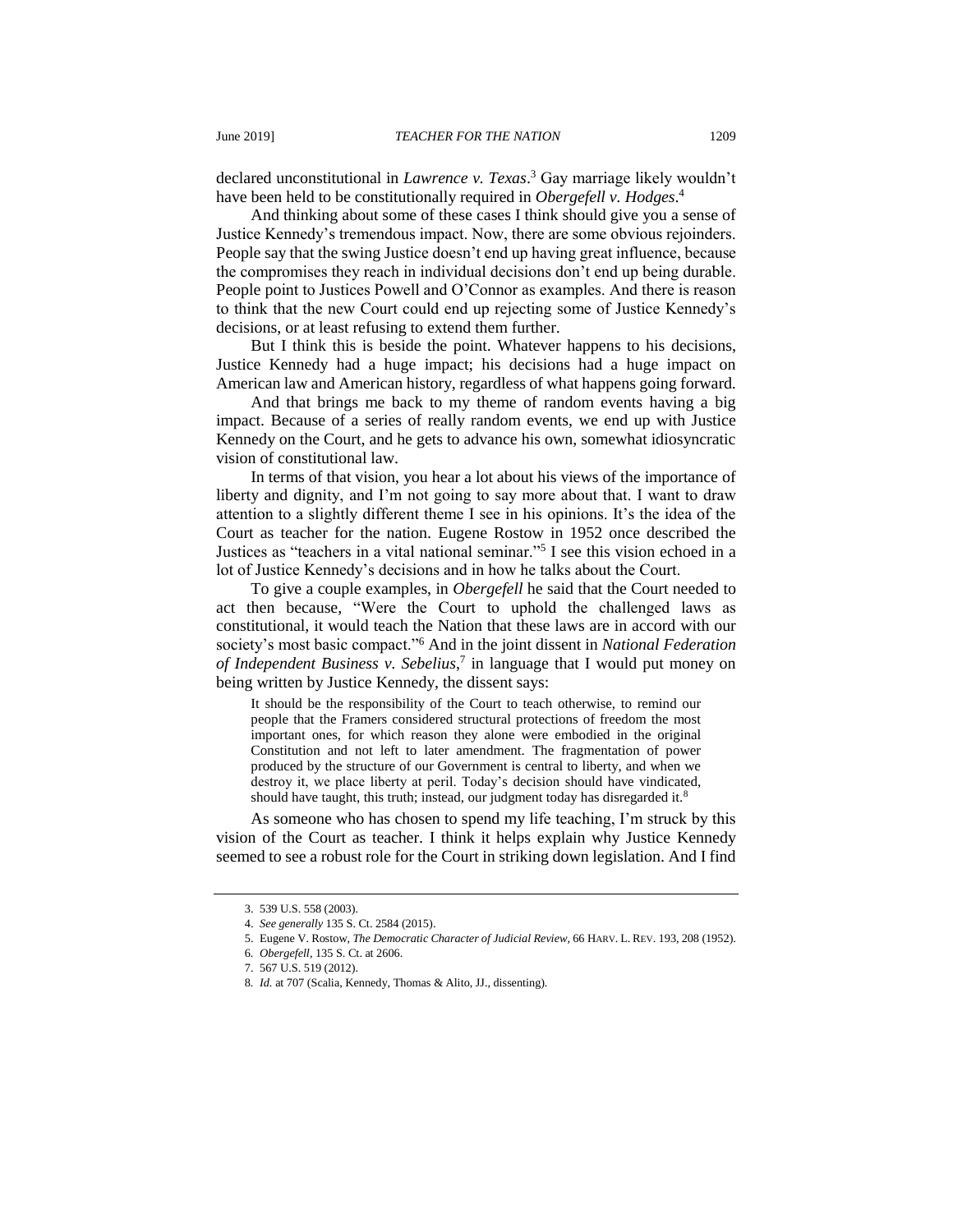it interesting given that teaching has played a big role in Justice Kennedy's life; he taught at McGeorge School of Law in Sacramento for many years, and he has continued to teach in the summers in Europe while serving on the Court. And, of course, I think all of his clerks, including me, would say they learned a great deal from Justice Kennedy. I learned a great deal from seeing him exercise good judgment, and I remained awed by open-mindedness and his careful engagement with arguments and ideas that might not have accorded with his first-order preferences. Those traits are far too rare at the highest levels of government today.

It is interesting that a lot of his former clerks, like me, became law professors—became teachers. At breakfast this morning he was wondering why that's so. Maybe one explanation is that his clerks want to have jobs that give them platforms from which they can take potshots at his decisions. And so I'll exercise that prerogative here. If the Court is a teacher, in a democracy the people are very unruly students. And the cases where the Court has tried to teach the people a lesson they were not ready to learn have not always gone well for the Court.

For example, in language from another joint opinion that I strongly suspect Justice Kennedy wrote, *Casey* says that it is the Court's role to "call[] the contending sides of a national controversy to end their national division by accepting a common mandate rooted in the Constitution."<sup>9</sup> Whatever you think about the outcome in that case, I don't think anyone can say that that decision ended our national division on abortion.

Likewise, I think the Court narrowly avoided a major mistake in *Sebelius*; striking down the Affordable Care Act would not, in my view, have taught the public anything, but it would have greatly diminished the Court's prestige and power.

But though I have reservations about Justice Kennedy's view of the role of judicial review, that's not really my focus here. Instead, I want to come back to my theme of random events making it possible for individual people to have really big impacts, as Justice Kennedy did.

And I've been thinking about that a lot in the last couple years as the membership of the Supreme Court has changed. So much about the Court's membership turns on random, unpredictable events that don't have much to do with democratic politics. Who dies when. Who gets sick when. Who decides to retire when. And those largely random events end up determining who gets on the Supreme Court. Right now everyone on the left is terrified about Justice Ginsburg's health. For the last few years, we were all watching Justice Kennedy very closely; those of us on the left were worried he would retire, and people on the right were hoping he would.

<sup>9</sup>*.* Planned Parenthood of Se. Pa. v. Casey, 505 U.S. 833, 867 (1992).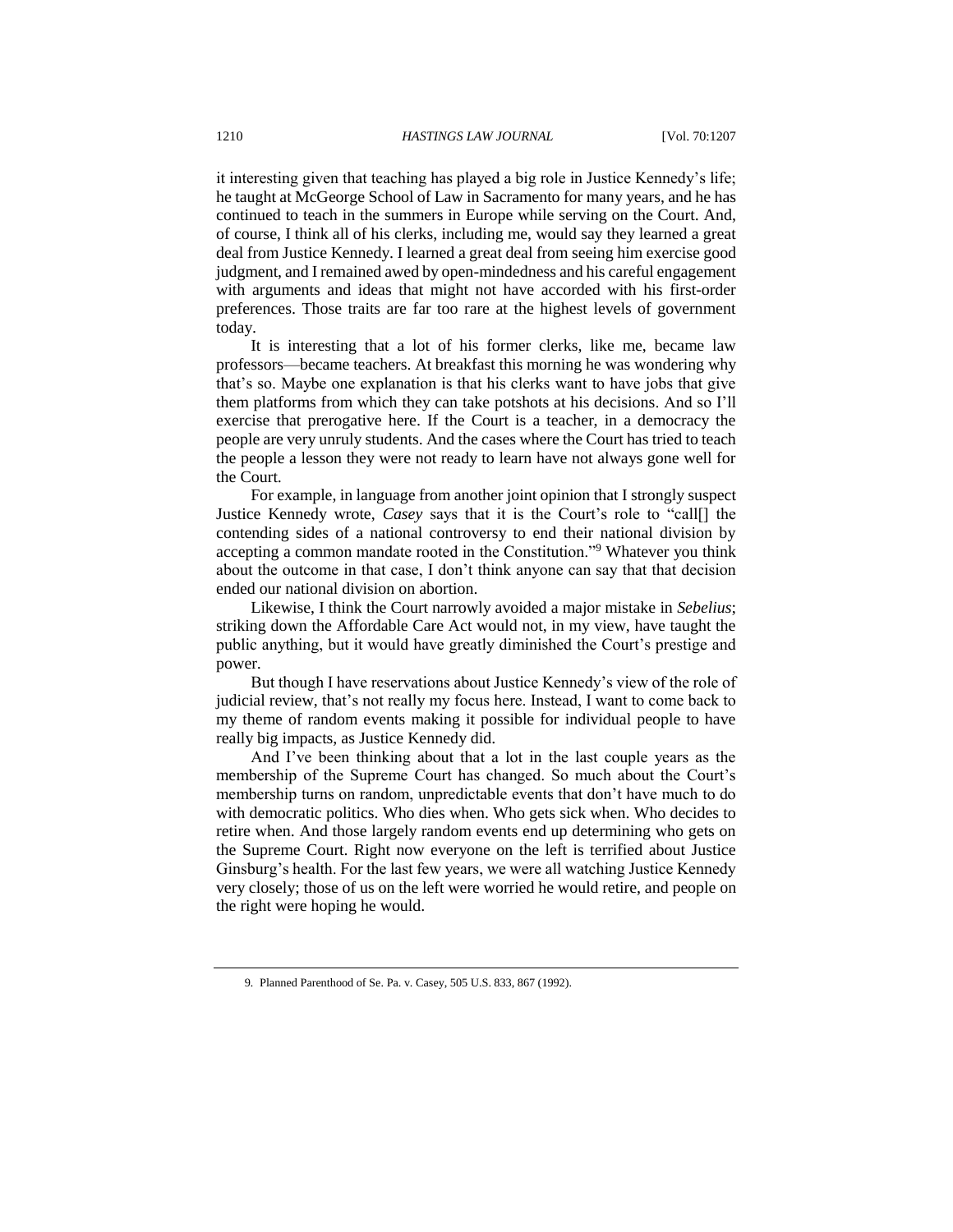And his decision about when to retire is going to itself end up shaping constitutional law for decades.

Now, this system, in which the membership of the Court ends up turning on so many random events, and in which single people exercise massive power for the rest of their lives, might have been tolerable for most of American history. But I think that system is really starting to show its flaws. And part of what has changed, I think, is the rise of polarized, competing judicial philosophies that line up with party identification. And I think Justice Kennedy will be remembered as one of the last Justices who came of age before thinking about law became so rigid and polarized. That fact, I think, partly explains why the decisions he reached were so ideologically unpredictable.

Going forward, though, I suspect we won't see more Justice Kennedys on the Court. I think we are going to see a Court in which voting lines up with party identification far more than it ever has. And that development, I think, raises really hard questions about our current system, in which who controls the Court, and who is on the Court, and who serves on the Court for decades, and who is able to have a massive impact on the law and the country more generally, turns on so many random events.

I don't have time in these remarks to talk about how to solve that problem. But I do think considering Justice Kennedy's career, and the tremendous impact he had—even though I think he did a great deal of good in his decisions over the course of his career—it is a good time for us to ask hard questions about whether a system that allows individual people to have such a large impact makes sense.